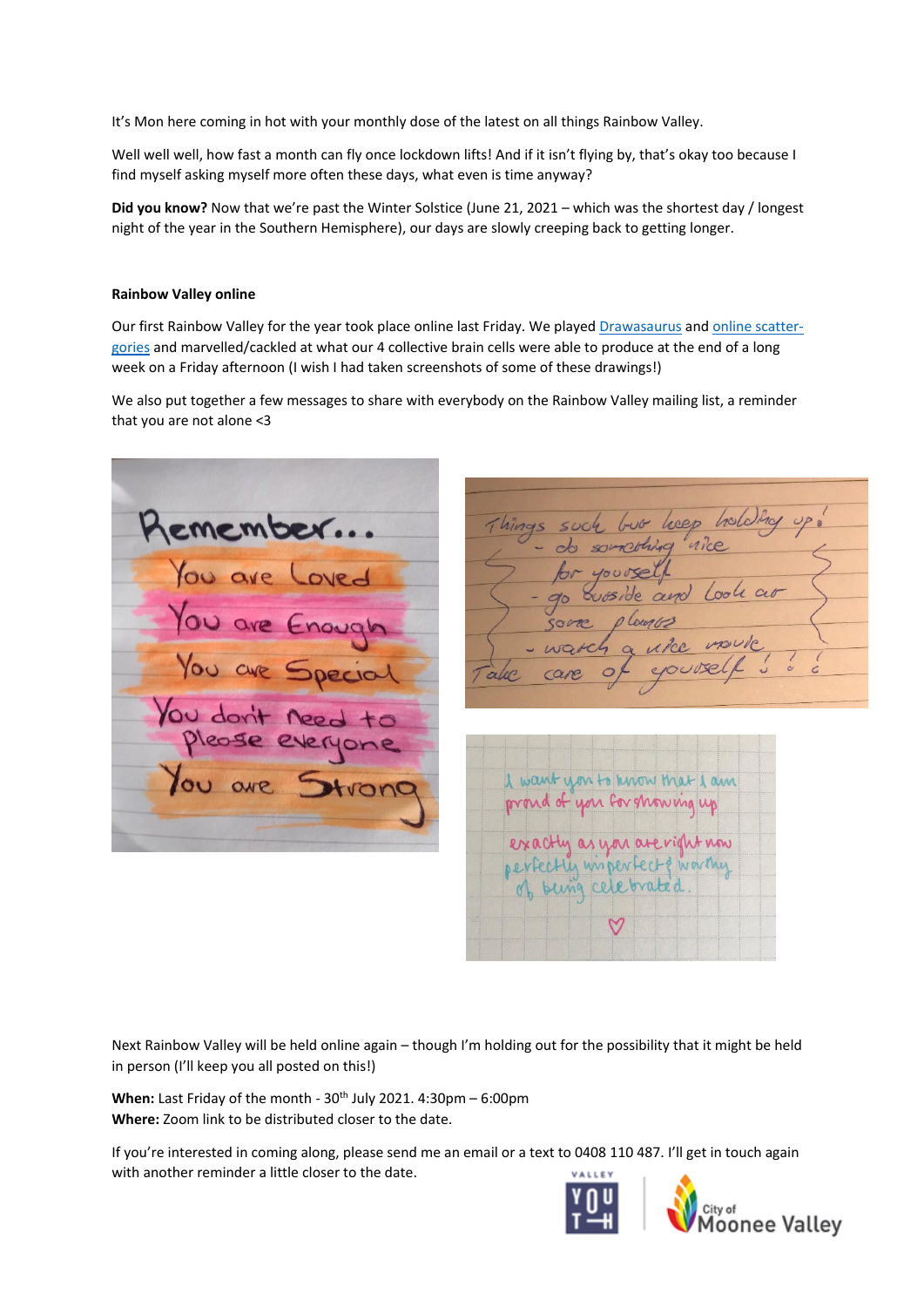If you'd like to link in with Valley Youth's wellbeing support, please email [youth@mvcc.vic.gov.au](mailto:youth@mvcc.vic.gov.au) or fill in a request for support here[: https://valleyyouth.org.au/support/](https://valleyyouth.org.au/support/) and a staff member will be in touch. Please note that the Mental Health and Wellbeing team are not accepting new clients until 18 July when our support worker returns from annual leave, but you will be added to a waiting list.

For more immediate support:

**Lifeline 13 11 14**

**Kids Helpline 1800 55 1800** 

**Eheadspace** <https://headspace.org.au/eheadspace/connect-with-a-clinician/>

### **Upcoming events**

Now that it's the school holidays, keep your eyes and ears out for these cool events that are happening in Moonee Valley and our surrounding areas:

# **Game Off at Avondale Heights Library**



[Image Description: Close up of hands belonging to someone wearing a green shirt. They are holding an XBOX controller.]

**What is it?** Come and show off your Smash Bros Ultimate skills in this video game tournament for young people aged 12+. Compete for your chance to win gaming vouchers

**Who:** Young people aged 12+

**Where:** Avondale Heights Library and Learning Centre. 69-79 Military Road, Avondale Heights. **When:** Thursday, July 1. 1:00pm to 5:00pm

This activity is run in conjuction with Northwest Gamers and is free to attend! For more information and to get tickets, visit[: https://www.eventbrite.com.au/e/game-off-tickets-155904194643](https://www.eventbrite.com.au/e/game-off-tickets-155904194643)



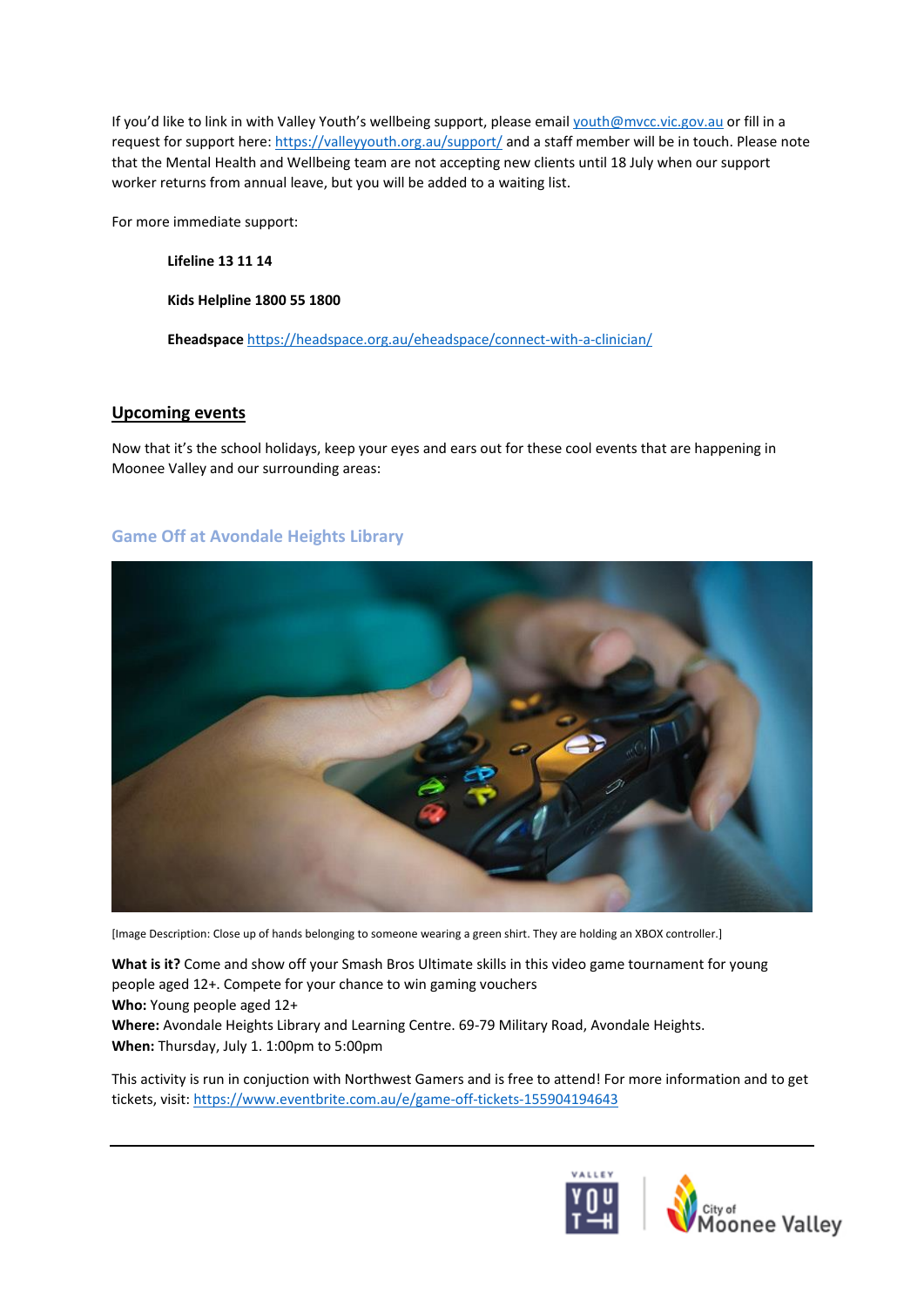## **Valley Youth – Zine making workshop**



[Image Description: A poster with a light purple background textured to look like crumpled paper. The words 'Zine making workshop with Gems Zine' in the style of different letters cut out from different magazines and books. In the background are floating objects related to zine-making: a pencil, a pair of scissors, a photocopier machine and folded paper. Information on the event time, date and place in small blue text. Logos from Gems zine, Victoria State Government, FReeZA, Valley Youth and City of Moonee Valley line the bottom.]

Zines are self-published works filled with words and images, usually in the form of a small booklet.

Learn how to make zines with [Gems Zine](https://gemszine.com/) a Naarm/Melbourne-based collective who produce zines and fill the pages with art and writing by women and non-binary people based in Australia and worldwide.

In this fun and relaxed workshop, they'll give you all the tips and tricks on how to create your very own zines! If you've already mastered the art of zine making, there'll be plenty of time to work on your own material and meet some new friends. Snacks will be provided.

**Who**: This workshop is for young people aged 12 – 25 **When:** Monday 5th July from 3pm - 4:30pm **Where:** Sam Merrifield Library, Room 1. (62 Mt Alexander Rd, Moonee Ponds VIC 3039)

More information at[: https://valleyyouth.org.au/eventws/zine-making-workshop-with-gems-zine/](https://valleyyouth.org.au/eventws/zine-making-workshop-with-gems-zine/)



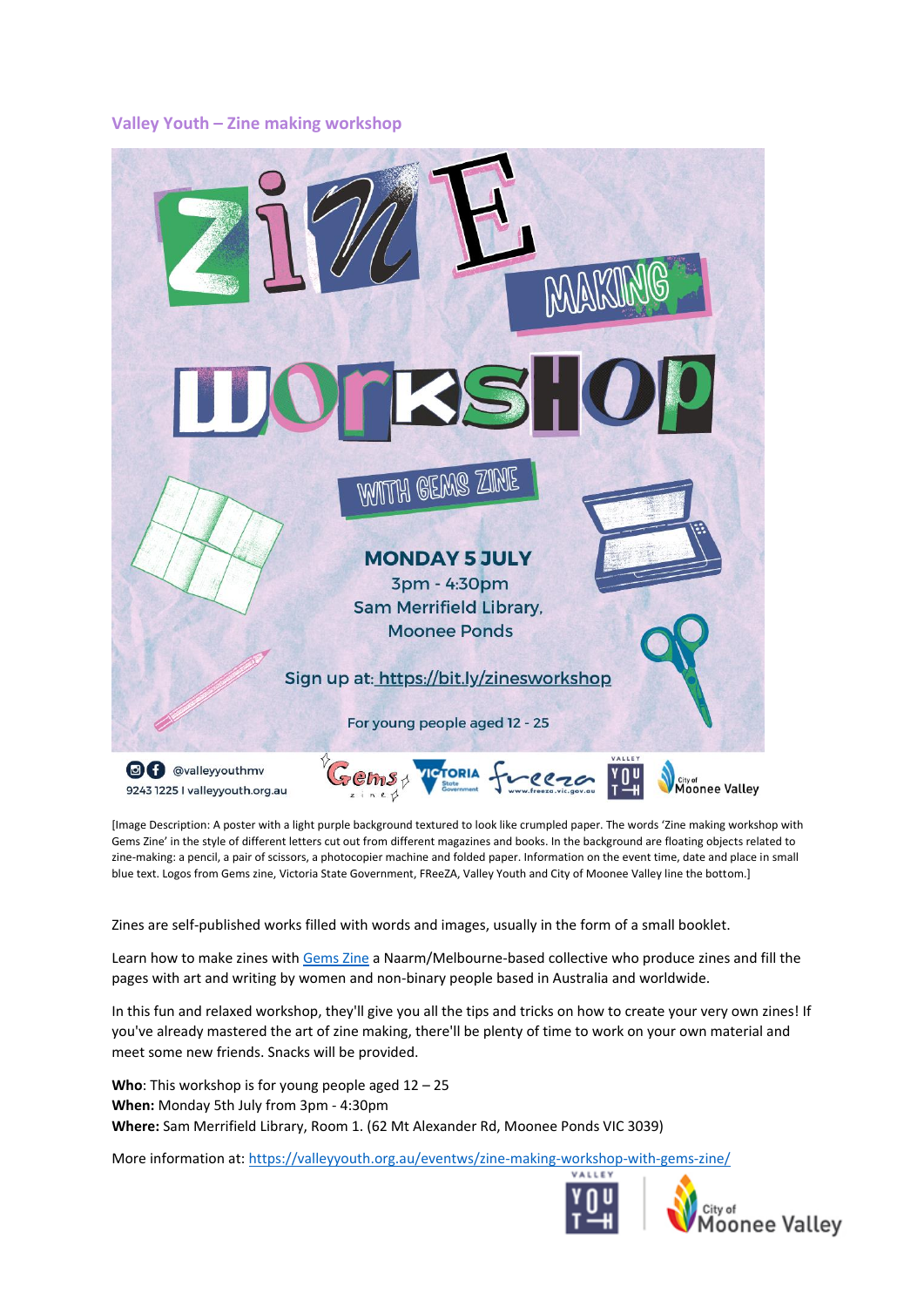# **Incinerator Gallery studio workshops**

The Incinerator Gallery holds workshops for people wanting to learn new creative skills of further develop existing ones. They offer high quality art instruction in an encouraging studio classroom environment. Students of all abilities are welcomed to the space.

The program for the upcoming months includes workshops on:

- Mindful making ceramics
- Ink drawing
- Watercolours
- Glass fusing

Please note that these workshops are ticketed and range from \$20-\$50. Some workshops require you to bring your own materials – read event information in link below for more details.

For more information and to purchase tickets, visit: **[https://incineratorgallery.com.au/events-and](https://incineratorgallery.com.au/events-and-learning/studio-workshops/)[learning/studio-workshops/](https://incineratorgallery.com.au/events-and-learning/studio-workshops/)**

### **headspace Glenroy**

headspace Glenroy run a number of social groups online and in person for young people looking to connect with other young people. Please find their timetable below.



[Image Description: 2 small business cards with white background, with the edges of abstract shapes in dark and light blue, green, red, yellow and orange creating a border. Information on each of the social groups is captured in small black text.]

Register by calling 0423 926 203 or emai[l tamika.massey@orygen.org.au](mailto:tamika.massey@orygen.org.au)



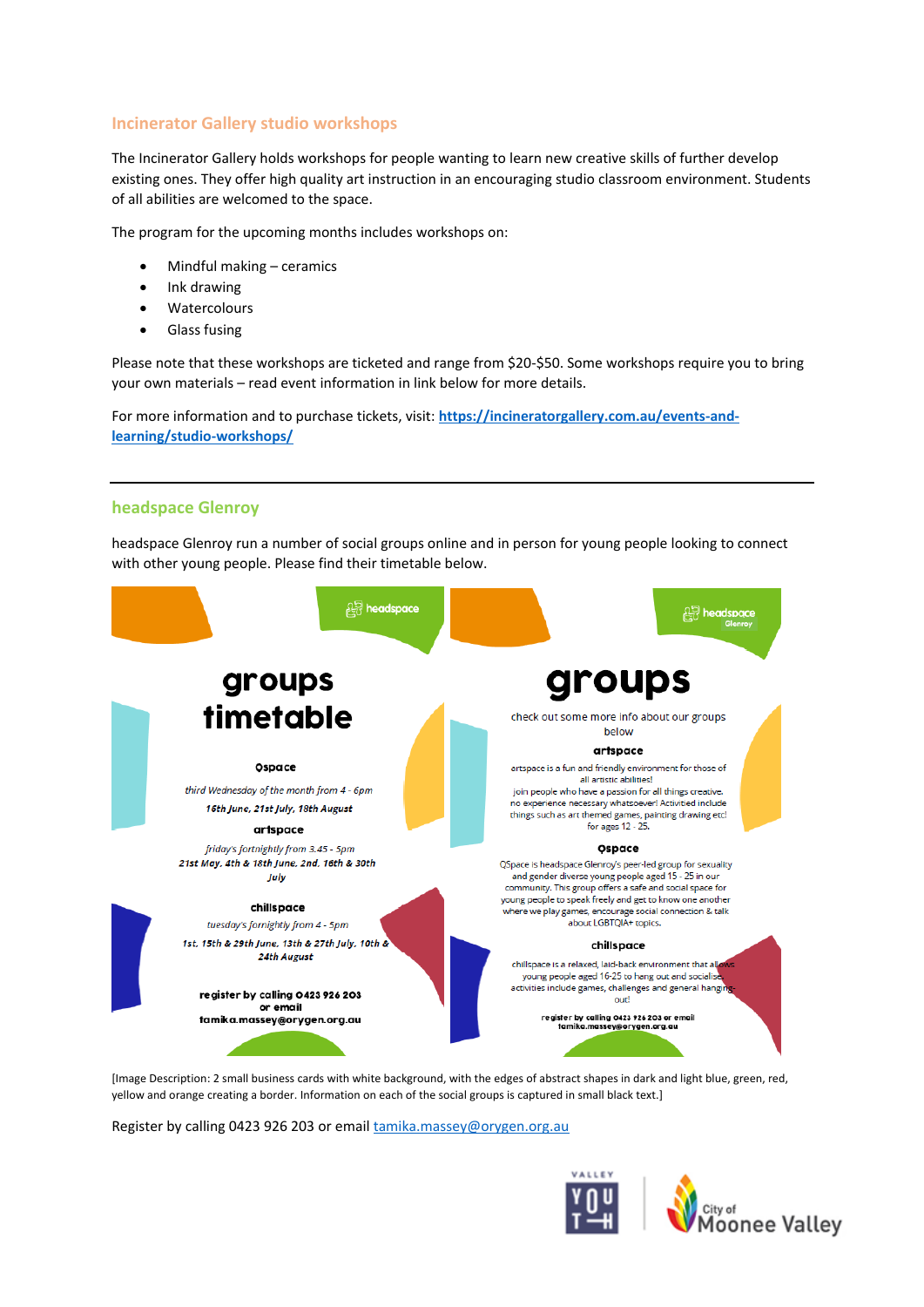**Qspace** is headspace Glenroy's peer-led group for sexuality and gender diverse young people aged 15-25 in our community. This group offers a safe and social space for young people to speak freely and get to know one another where we play games, encourage social connection and talk about LGTBQIA+ topics.

**When:** third Wednesday of the month from 4-6pm **Upcoming dates: July 21, August 18.** 

**Artspace** is a fun and friendly environment for those of all artistic abilities. Join people who have a passion for all things creative. No experience necessary whatsoever! Activities include things such as art themed games, painting, drawing, etc. For ages 12-25.

**When:** Fridays fortnightly from 3.45-5pm **Upcoming dates: July 2, 16 and 30.**

**Chillspace** is a relaxed, laid-back environment that allows young people aged 16-25 to hang out and socialize. Activities include games, challenges and general hanging out!

**When:** Tuesdays fortnightly from 4-5pm. **Upcoming dates: July 13 and 27, August 10 and 24.**

### **STREAT Youth Programs**



[Image Description: a very handsome and good black and white coated dog sits in front of a painted brick wall with the words 'Thanks for supporting STREAT']